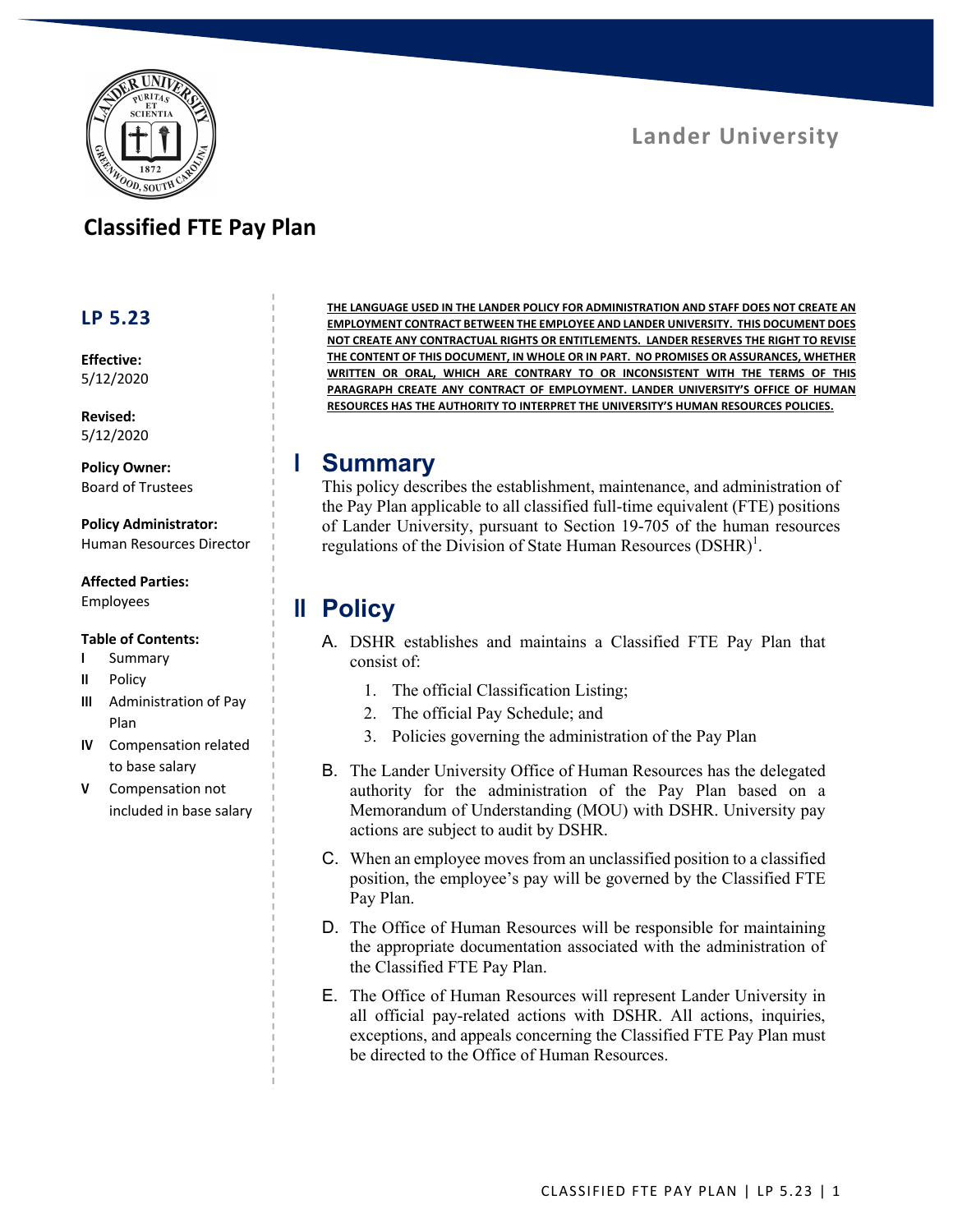

### **Classified FTE Pay Plan**

# **III Administration of the Pay Plan**

- A. Within the limits of state regulations, the MOU, and the policies and procedures of the Classified FTE Pay Plan, the Office of Human Resources will have the responsibility for the administration of the Classified FTE Pay Plan.
- B. Periodic studies of pay band assignments will be conducted for the purpose of making recommendations that will maintain a competitive Classified FTE Pay Plan.
- C. Classified FTE employees will be paid in accordance with the rates shown in the official Pay Schedule, the provisions of human resources regulations, and the provisions of applicable Lander University policies, programs, and compensation plans.
- D. Pay-related actions require all necessary approvals prior to or on the effective date.
- E. The state human resources director of DSHR may approve, at his or her discretion, justifiable exceptions to its policies.
- F. F.When general salary increases and other salary increases are awarded on the same date, the general increase shall be applied prior to any other salary increases.
- G. When performance pay increases under § 8-11-940 of the South Carolina Code of Laws and salary increases other than general increases are awarded on the same date, the performance pay increases shall be applied prior to any other salary increases.

# **IV Compensation Related to Base Salary**

- A. All classified FTE positions will be paid within the State Pay Plan's ten (10) band schedules, as designed by DSHR.
- B. Hiring Salaries
	- 1. Hiring at a Minimum An employee must be paid at least the minimum salary amount for the class in which the employee is hired.
	- 2. Hiring Above the Minimum If an individual is exceptionally qualified for the position, the Office of Human Resources may authorize a salary for the individual at a rate above the minimum of the pay band. To qualify for an exceptional hire rate, the individual must possess education, training, and/or experience that exceeds the minimum requirements for the position. The individual may be required to furnish transcripts, certificates, diplomas, or other documents to establish for the record that such credentials are valid and relevant.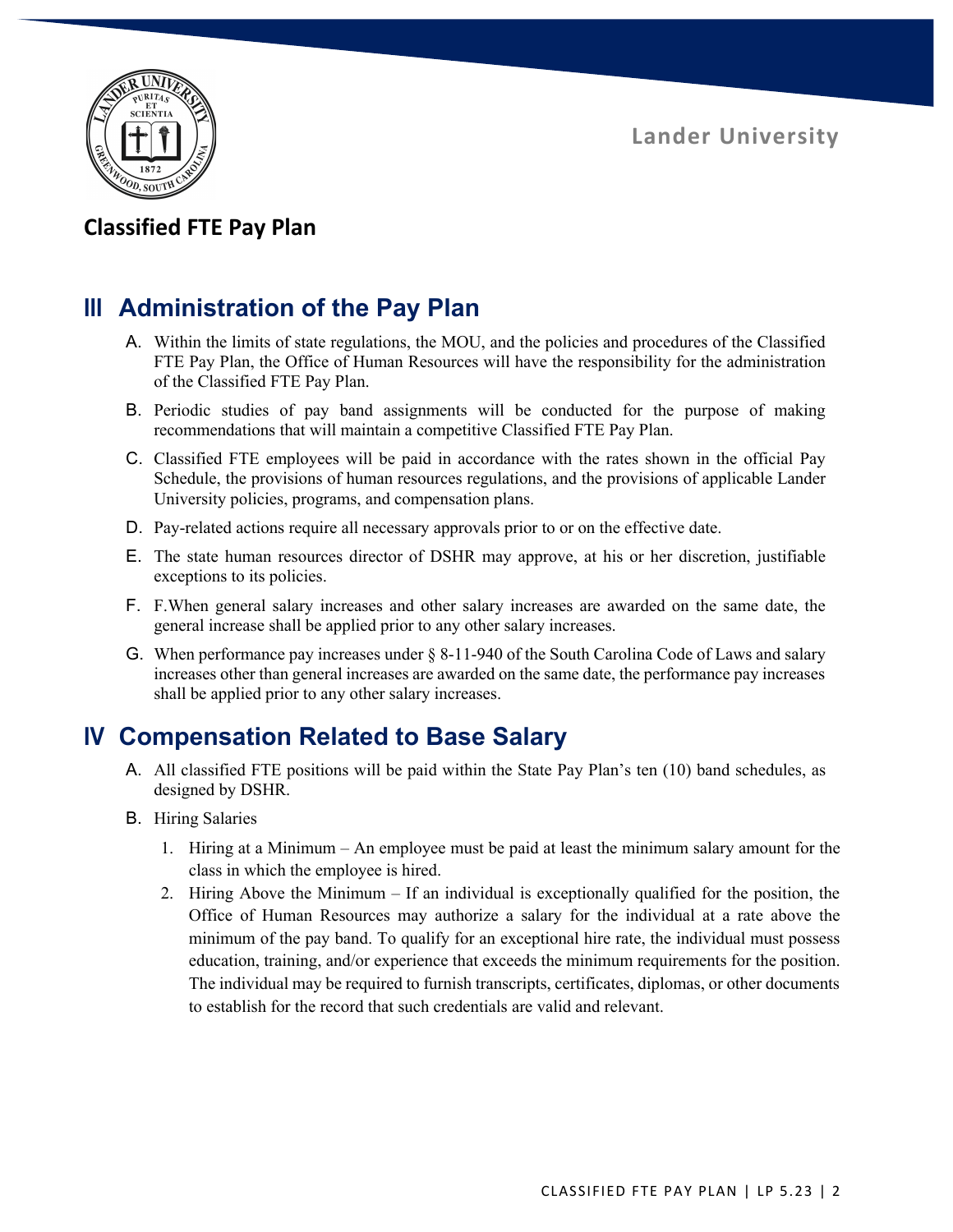

# **Classified FTE Pay Plan**

- C. Legislative Increases
	- 1. Increases will be provided to employees in accordance with the provisions of the annual Appropriations Act. When such increases are awarded, DSHR will determine if the pay band minimums will be adjusted to accommodate the legislatively mandated increases.
	- 2. An employee who has returned from an authorized leave of absence without pay shall be paid at the same rate being paid at the time leave was granted, except that the employee shall be granted any legislatively mandated increases authorized during the employee's leave of absence. In determining the amount of adjustment that the employee will be granted, the same implementation instructions that applied to all employees in that class shall be followed.
- D. In-Band Salary Increases With written justification and documentation from the respective department, funding availability, support from the respective administrative channels, an affirmative recommendation from the Office of Human Resources, and approval by the president (or designee), classified FTE employees' salaries may be increased within their current pay bands for the following reasons:
	- 1. Additional Skills or Knowledge Increase An in-band increase may be granted when an employee gains additional skills and/or knowledge. The increase amount cannot place the employee's salary above the maximum of his or her pay band.
	- 2. Additional Job Duties or Responsibilities Increase An in-band increase may be granted when an employee is assigned additional job duties and/or broader responsibilities, either within his or her current position or as a reassignment to another position in the same pay band within the university. The assumption of additional duties generally increases the overall scope of the position or complexity of the job. Market data, internal equity, and other relevant factors will be considered when determining the appropriate percentage of increase. The increase amount cannot place the employee's salary above the maximum of his or her pay band.
	- 3. Transfer Increase An in-band increase may be granted to an employee who transfers to Lander University from a position in another state agency or institution that is in the same class and/or pay band as the position to which the employee transfers for the recognition of the transfer. Market data, internal equity, and other relevant factors will be considered when determining the appropriate percentage of increase. The increase amount cannot place the employee's salary above the maximum of his or her pay band.
	- 4. Special Salary Adjustments An in-band increase may be awarded for pay actions outside of the provisions of human resources regulations 19- 705.04 and 19-705.05 of the South Carolina Code of Laws, if such circumstances warrant such approval. An employee's salary may be increased in accordance with § 8-1-160 of the South Carolina Code of Laws if it is determined appropriate by Lander University. Such increases cannot place an employee's salary above the maximum of the pay band.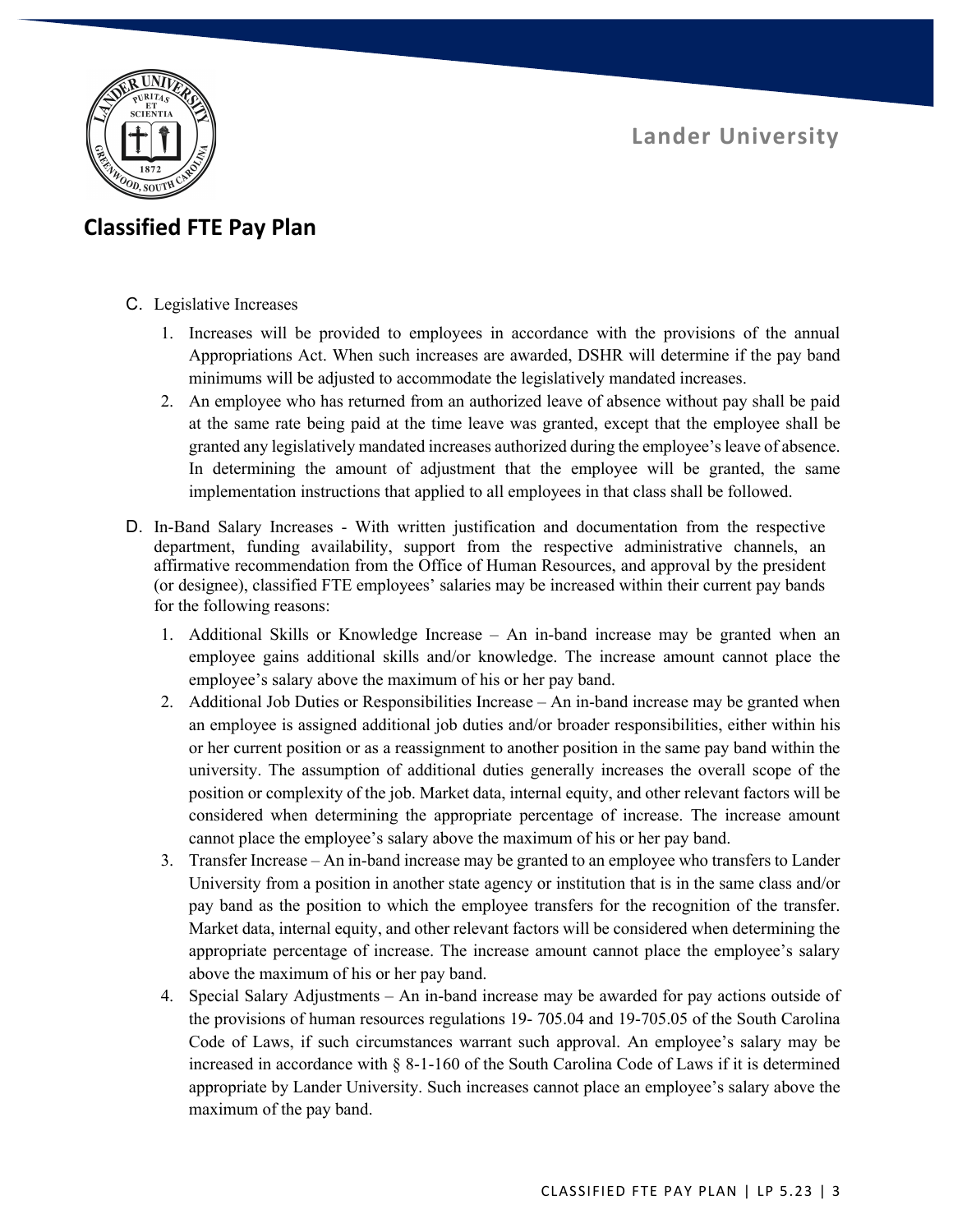

# **Classified FTE Pay Plan**

- E. Salary Increases Resulting from Upward Band Changes An employee's salary may be increased as the result of a movement to a higher pay band for the following reasons:
	- 1. Promotional Increase Upon promotion, the employee's salary will be increased to at least the minimum of the pay band of the class to which he or she is promoted. Market data, internal equity, and other relevant factors will be considered when determining the appropriate percentage of increase. The increase amount cannot place the employee's salary above the maximum of his or her pay band.
	- 2. Reclassification Increase A reclassification is the assignment of a position from one class to another class as a result of a natural and/or organizational change in duties or responsibilities of the position. When the reclassification occurs, the employee's salary will be increased to at least the minimum of the pay band of the class to which he or she was reclassified. Market data, internal equity, and other relevant factors will be considered when determining the appropriate percentage of increase. The increase amount cannot place the employee's salary above the maximum of his or her pay band.
	- 3. Reallocation Increase When DSHR reallocates a class to a higher pay band, an employee in that class will be paid at least the new minimum of the new pay band.
- F. In-Band Salary Decreases
	- 1. Removal of Additional Job Duties or Responsibilities Should all of the additional job duties and/or responsibilities that justified an additional duties and/or responsibilities increase be taken from an employee within six (6) months of the date that the salary increase was awarded (Trial Period), the salary may be reduced by the amount of the prior additional job duties and/or responsibilities increase. Such action is not grievable or appealable under the State Employee Grievance Procedure Act.
	- 2. Assignment of Lower Level Responsibilities
		- a. Voluntary Reason An employee who voluntarily accepts a lower level position in his or her current pay band, or a demotion to a position in a lower pay band with lower level responsibilities than his or her current position, may be paid at any rate within the pay band provided the rate is equal to or below the current salary and provided the employee signs a written statement indicating agreement to the salary decrease. Such action requires approval of the president (or designee).
		- b. Involuntary Reason
			- 1) Employees Covered by the State Employee Grievance Procedure Act An employee covered by the State Employee Grievance Procedure Act who is involuntarily assigned lower level responsibilities or moved to a position in his or her current pay band with lower level responsibilities than his or her current position will not have his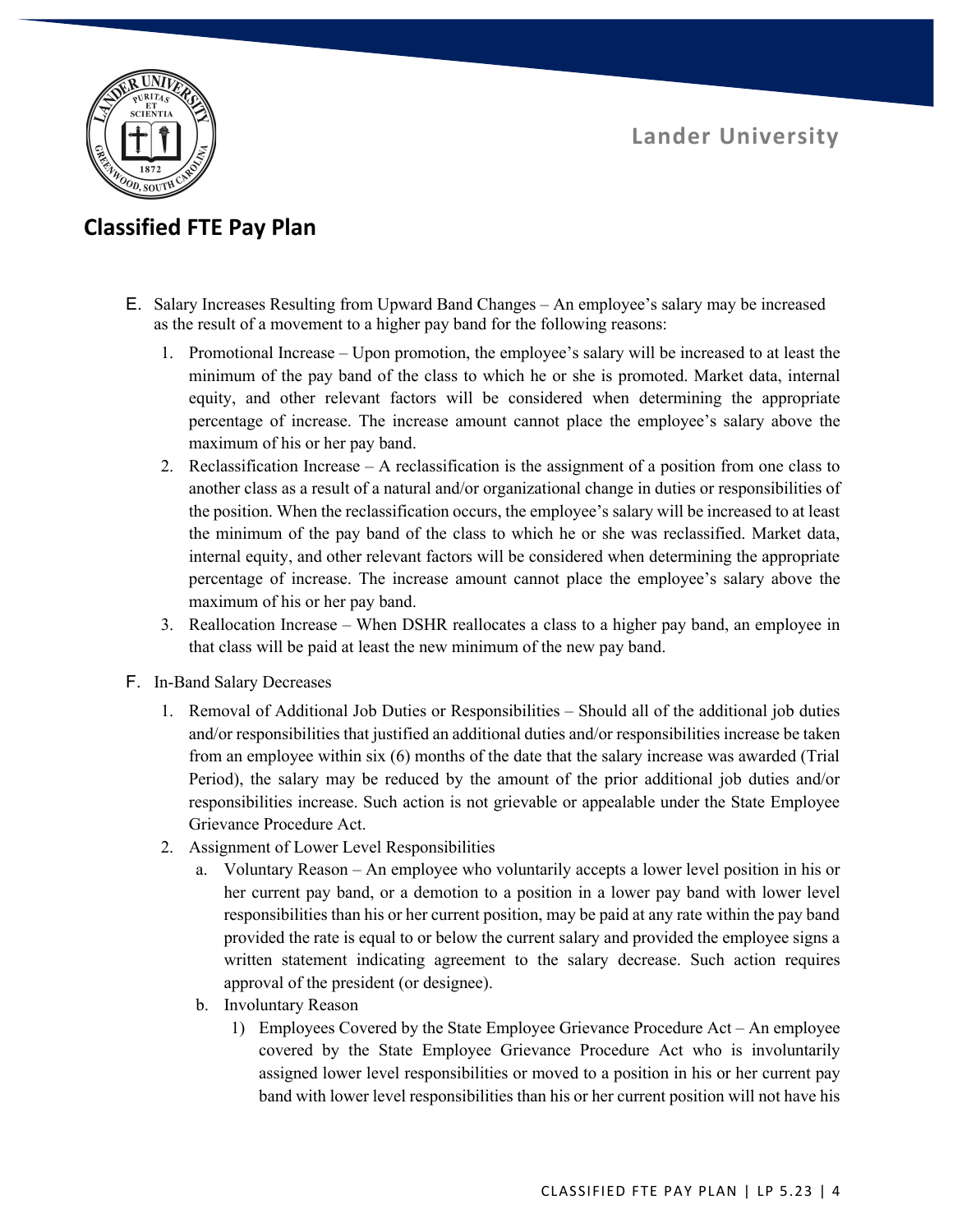

#### **Classified FTE Pay Plan**

or her salary reduced for a period of six (6) months from the date of the action unless an exception is approved by DSHR. Upon the expiration of the six (6) month period, the employee's salary may be reduced by up to fifteen percent (15%) or to the midpoint of the pay band or any point in between, whichever is lower. Such action requires approval of the president (or designee).

- 2) Employees Not Covered by the State Employee Grievance Procedure Act An employee not covered by the State Employee Grievance Procedure Act who is involuntarily assigned lower level responsibilities may have his or her salary reduced by no more than fifteen percent (15%) or to the midpoint of the pay band, whichever is lower, immediately following the assignment of lower level responsibilities. If the employee's salary is allowed to remain above the maximum of the pay band, the employee shall not be eligible for pay increases unless:
	- a) Subsequent pay adjustments establish the maximum of the pay band above the employee's rate of pay; or
	- b) The employee is subsequently promoted or his or her position is reclassified and his or her current rate of pay is below the maximum for the pay band for the class to which he or she was promoted or reclassified.
- 3. Performance Decrease Lander University may decrease an employee's salary based upon performance in accordance with § 8-1-160 of the South Carolina Code of Laws.
- G. Salary Decreases Resulting from Downward Band Changes An employee's salary may be decreased as a result of movement to a lower pay band for the following reasons:
	- 1. Demotion and Downward Classification Decreases
		- a. Voluntary Reason An employee who voluntarily has his or her position reclassified to a class with a lower pay band or is demoted to a position in a lower pay band may be paid at a salary equal to or below the current salary. However, the rate must be within the lower pay band, and the employee must sign a statement agreeing to the salary decrease. Such action requires approval of the president (or designee).
		- b. Disciplinary or Performance Reason An employee who, as the result of a disciplinary action or unsatisfactory rating on an Employee Performance Management System (EPMS) evaluation, has his or her position reclassified to a class with a lower pay band or is demoted to a position in a lower pay band may be paid at a rate equal to or below the current salary, but within the lower pay band. Such action requires approval of the president (or designee).
		- c. Involuntary or Non-Disciplinary Reasons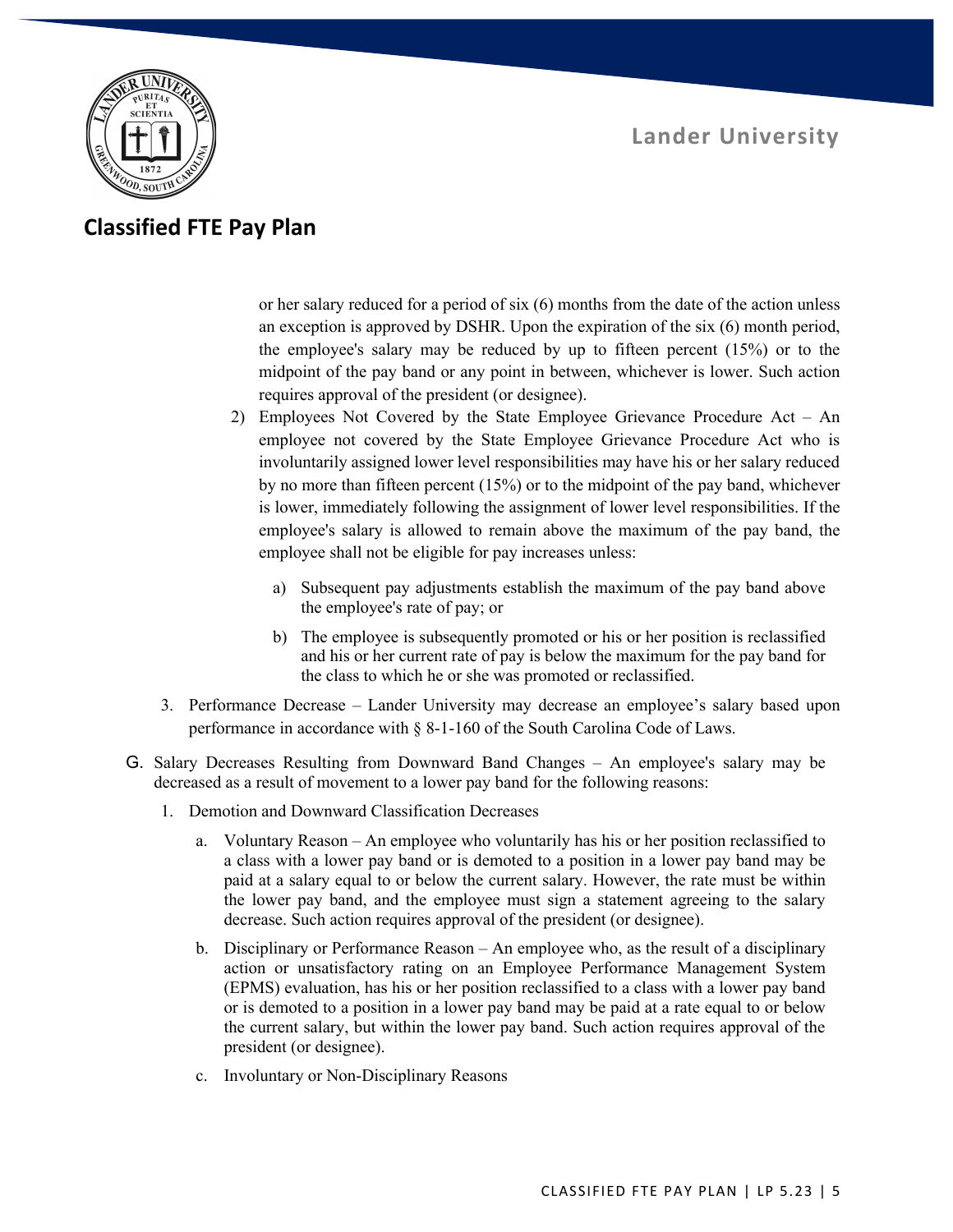



#### **Classified FTE Pay Plan**

- 1) Employees Covered by the State Employee Grievance Procedure Act When a covered employee is demoted for involuntary or non-disciplinary reasons or when an occupied position is reclassified to a class having a lower pay band for these reasons, the employee's salary will not be reduced for a period of six (6) months from the date of the demotion or downward reclassification unless an exception is approved by the president (or designee). Upon the expiration of the six (6) month period, the employee's salary may be reduced by up to fifteen percent (15%) or to the midpoint of the pay band for the lower class or any point in between, whichever is lower. Such action requires approval of the president (or designee).
- 2) Employees Not Covered by the State Employee Grievance Procedure Act An employee exempt from the State Employee Grievance Procedure Act, who is involuntarily demoted or downwardly reclassified, may have his or her salary reduced by no more than fifteen percent (15%) or to the midpoint of the pay band, whichever is lower, immediately following the demotion or downward reclassification.
- 3) If the employee's salary is allowed to remain above the maximum of the lower pay band, the employee will not be eligible for pay increases unless:
	- a) Subsequent pay adjustments establish the maximum of the pay band above the employee's rate of pay; or
	- b) The employee is subsequently promoted or his or her position is reclassified and his or her current rate of pay is below the maximum for the pay band for the class to which he or she was promoted or reclassified.
- d. An employee who is promoted or reclassified upward and subsequently demoted or reclassified downward prior to attaining permanent status in a higher class will have a reduction in pay, as follows:
	- 1) When an employee is demoted or reclassified to the same class, or to a class with the same pay band held prior to promotion or reclassification or to a class with a lower pay band, the employee's salary will be reduced by the amount previously received upon promotion or upward reclassification, provided the salary will not exceed the maximum of the pay range for the class to which he or she was demoted or downwardly reclassified
	- 2) When an employee is demoted or his or her position is reclassified downward to a class having a higher pay band than the original position, the employee's salary will be reduced by the amount previously received upon promotion or reclassification, and the employee's new salary will be established in accordance with state regulations.